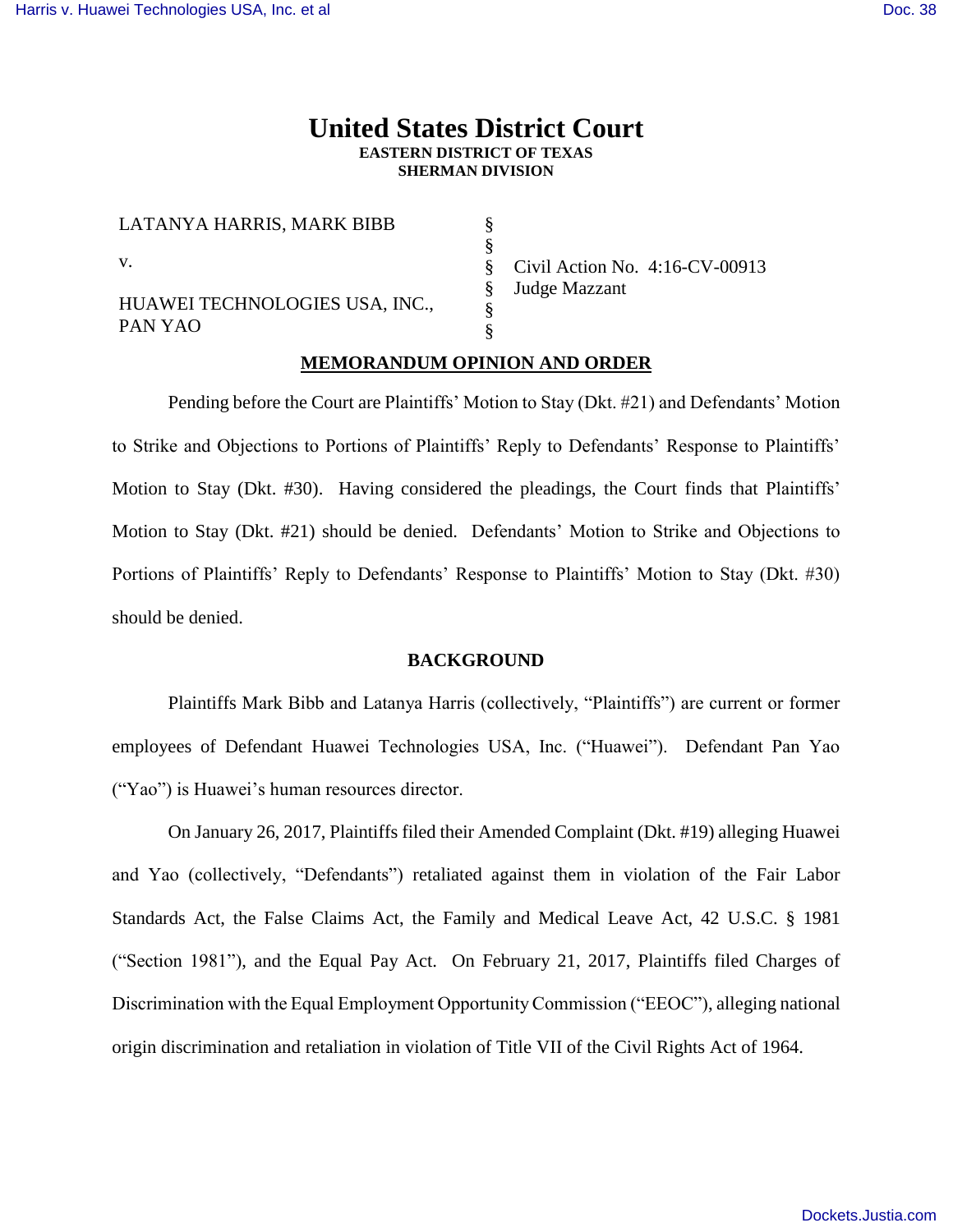On February 27, 2017, Plaintiffs filed a motion to stay the proceedings for six months or until the EEOC concludes its investigation (Dkt. #21). On March 13, 2017, Defendants filed a response (Dkt. #24). On March 21, 2017, Plaintiffs filed a reply (Dkt. #28).

On March 24, 2017, Defendants filed a Motion to Strike and Objections to Portions of Plaintiffs' Reply (Dkt. #30). On April 6, 2017, Plaintiffs filed a response to the motion to strike (Dkt. #36).

#### **LEGAL STANDARD**

A district court has broad discretion to stay proceedings in the interest of justice and to control its docket. *Landis v. N. Am. Co.*, 299 U.S. 248, 254 (1936). "Proper use of this authority 'calls for the exercise of judgment, which must weigh competing interests and maintain an even balance."' *Wedgeworth v. Fibreboard Corp.*, 706 F.2d 541, 545 (5th Cir. 1983) (quoting *Landis*, 299 U.S. at 254–55). "[A] court should not stay a [Section] 1981 suit pending EEOC action on related claims unless there appears a reasonable possibility that EEOC conciliation efforts will be productive." *Hines v. D'Artois*, 531 F.2d 726, 736 (5th Cir. 1976). *See also Hayes v. MBNA Tech., Inc.*, No. CIV.A.3:03-CV1766-D, 2004 WL 1283965, at \*2 (N.D. Tex. June 9, 2004) (refusing to stay proceedings pending EEOC investigation where plaintiff also asserted claims that were not subject to EEOC exhaustion).

#### **ANALYSIS**

Plaintiffs argue that the Court should stay the case for six months to allow the EEOC to complete the investigation of Plaintiffs' Title VII claims. Filing a charge with the EEOC is a condition precedent to filing a Title VII suit. *See Young v. City of Houston, Tex.,* 906 F.2d 177, 179 (5th Cir.1990). This requirement serves the dual purposes of affording the EEOC and the employer an opportunity to settle the dispute through conciliation, and giving the employer some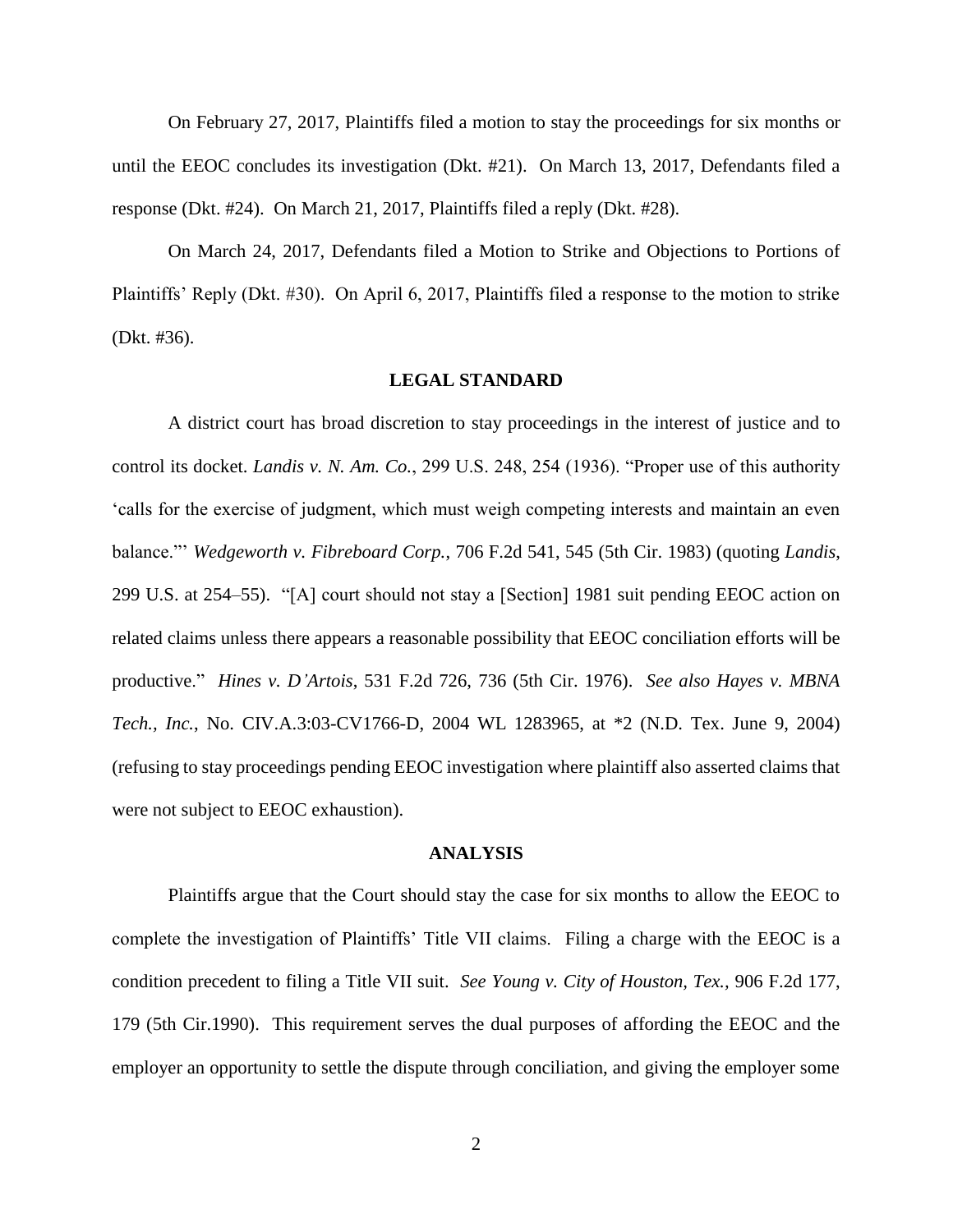warning as to the conduct about which the employee is aggrieved. *Alexander v. Gardner–Denver Co.,* 415 U.S. 36, 44 (1974); *[Sanchez v. Standard Brands, Inc.,](https://1.next.westlaw.com/Link/Document/FullText?findType=Y&serNum=1970119977&pubNum=350&originatingDoc=I3647d9c6542211d997e0acd5cbb90d3f&refType=RP&fi=co_pp_sp_350_466&originationContext=document&transitionType=DocumentItem&contextData=(sc.History*oc.Default)#co_pp_sp_350_466)* 431 F.2d 455, 466 (5th Cir.1970). Plaintiffs state that after the EEOC concludes its investigation and issues a Notice of Right to Sue, Plaintiffs will amend their pleadings to incorporate their Title VII claims. Plaintiffs argue a stay is necessary because "the same major operative facts are at issue in both the Amended Complaint and the EEOC Charges."

This argument is without merit. Plaintiff's Amended Complaint includes claims of retaliation in violation of the Fair Labor Standards Act, the False Claims Act, and the Family and Medical Leave Act. Plaintiffs allege Defendants retaliated against them in violation of the Fair Labor Standards Act when they expressed objections to Defendants' employee classification practices and Defendants' alleged misrepresentations in connection with a Department of Labor investigation. Plaintiffs further allege that they have "repeatedly warned Defendant Yao of the likelihood of a False Claims Act violation on the part of Huawei as a result of Huawei's handling of certain types of visas." (Dkt. #19 at  $\P$  16). Plaintiffs allege that because of the warnings Defendants retaliated against them in violation of the False Claims Act's anti-retaliation provision. Plaintiff Harris alleges Defendants retaliated against her in violation of the Family and Medical Leave Act for taking leave in December 2014 and January 2015. Plaintiffs' Title VII national origin discrimination claims do not sufficiently relate to the current allegations in Plaintiffs' Amended Complaint to warrant a stay of the proceedings pending the EEOC investigation.

Further, Plaintiffs also bring claims under Section 1981 and the Equal Pay Act. Unlike Title VII, Section 1981 and the Equal Pay Act do not require exhaustion of administrative remedies. *See Stith v. Perot Sys. Corp*., 122 F. App'x 115, 119 (5th Cir. 2005). The Fifth Circuit has held that "a court should not stay a [Section] 1981 suit pending EEOC action on related claims